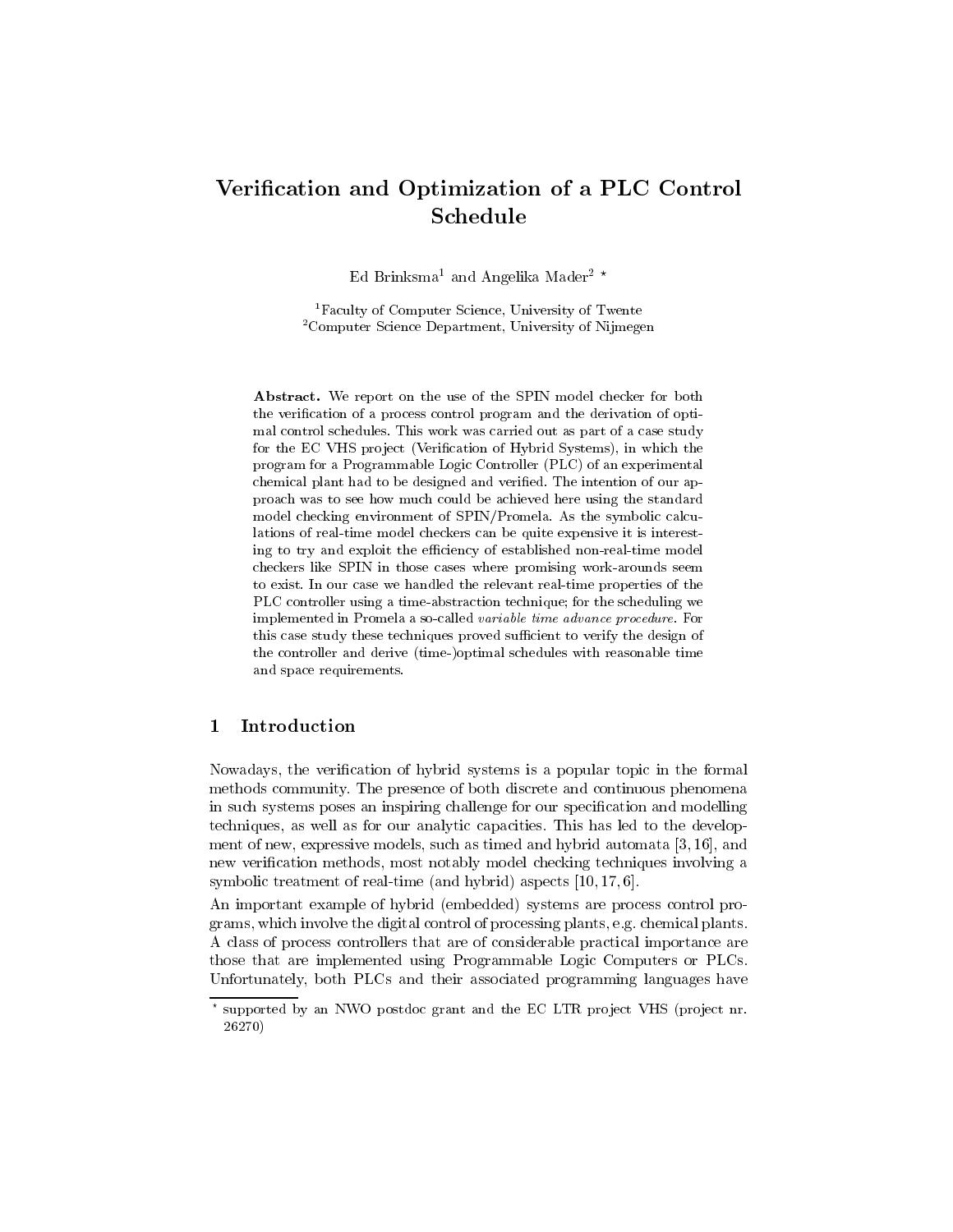no well-defined formal models, c.q. semantics, which complicates the design of reliable controllers and their analysis.

To assess the capacity of state-of-the-art formal methods and tools for the analysis of hybrid systems, the EC research project VHS (Verification of Hybrid Systems) has defined a number of case studies. One of these studies concerns the design and verification of a PLC program for an experimental chemical plant. In this paper we report on the use of the SPIN model checker for both the verication of a process control program for the given plant and the derivation of optimal control schedules. It is a companion paper to [12], which concentrates on the correct design of the process controller. The intention of our approach was to see how much could be achieved here using the standard model checking environment of SPIN/Promela [7]. As the symbolic calculations of real-time model checkers can be quite expensive it is interesting to try and exploit the efficiency of established non-real-time model checkers like SPIN in those cases where promising work-arounds seem to exist. In our case we handled the relevant real-time properties of the PLC controller using a time-abstraction technique; for the scheduling we implemented in Promela a so-called *variable time advance* procedure [15]. For this case study these techniques proved sucient to verify the design of the controller and derive (time-)optimal schedules with very reasonable time and space requirements.

The rest of this paper is organised as follows: section 2 gives a description of the batch plant, the nature of PLCs and a description of the control program that was systematically designed in [12]. Section 3 describes the Promela models for the plant and the control process, and their use for the formal verication and optimization. Section 4 contains the conclusions.

#### $\overline{2}$ Description of the system

The system of the case study is basically an embedded system, consisting of a batch plant and a Programmable Logic Controller (PLC), both of which are described in more detail below. The original goal of the case study was to write a control program such that the batch plant and the PLC with its control program together behave as intended. The intended behaviour is that, first, new batches can always be produced, and second, in the second place, that the control schedule is time optimal, i.e. the average time to produce a batch is minimal.

### 2.1 Description of the batch plant

The batch plant (see Figure 1) of the case study is an experimental chemical process plant, originally designed for student exercises. We describe its main features below; a more detailed account can be found in [9]. The plant \produces" batches of diluted salt solution from concentrated salt solution (in container B1) and water (in container B2). These ingredients are mixed in container B3 to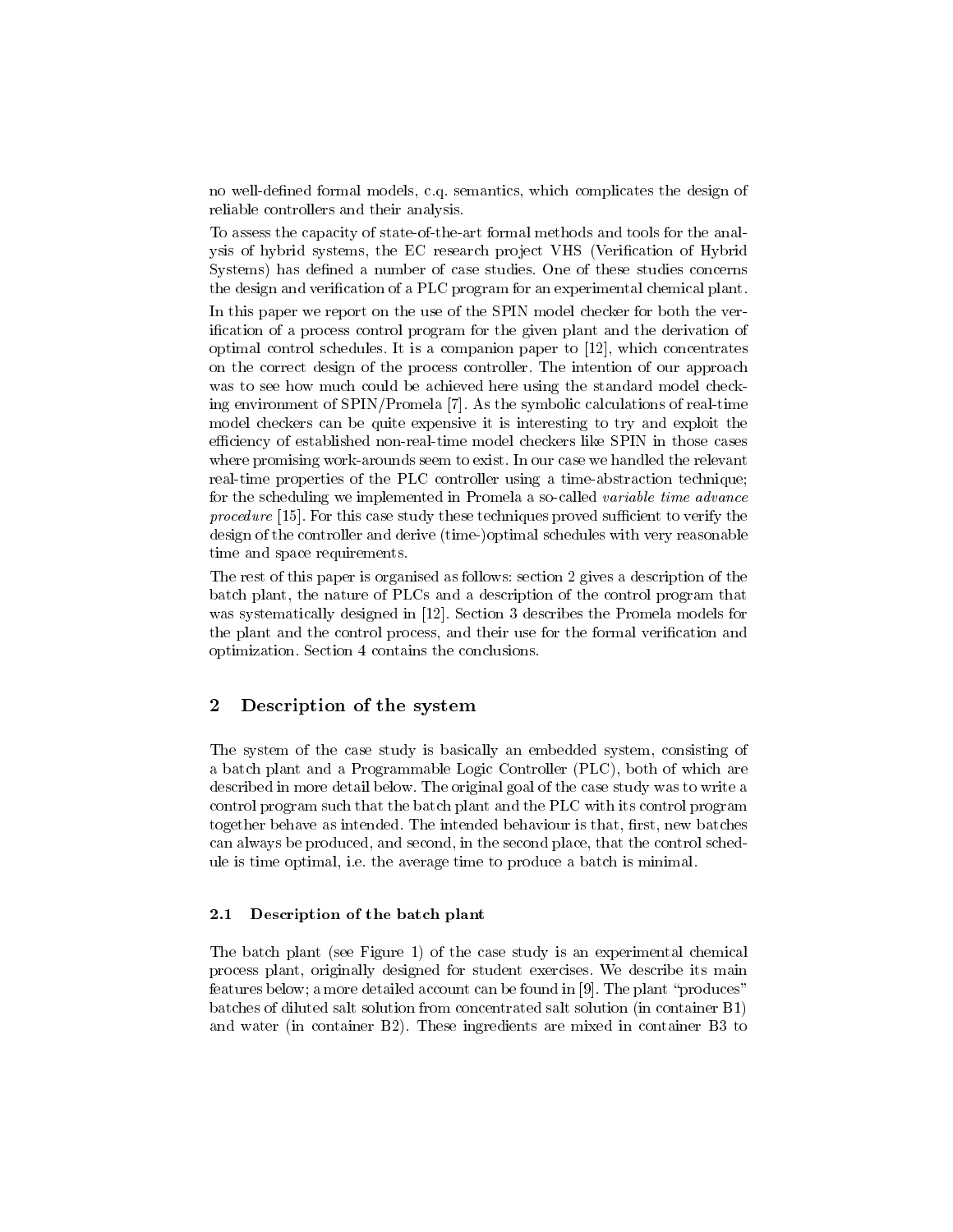obtain the diluted solution, which is subsequently transported to container B4 and then further on to B5. In container B5 an evaporation process is started. The evaporated water goes via a condenser to container B6, where it is cooled and pumped back to B2. The remaining hot, concentrated salt solution in B5 is transported to B7, cooled down and then pumped back to B1.

The controlled batch plant is clearly a hybrid system. The discrete element is provided by the control program and the (abstract) states of the valves, mixer, heater and coolers (open/closed, on/off). Continuous aspects are tank filling levels, temperatures, and time. The latter can be dissected into real-time phenomena of the plant on the one hand, such as tank filling, evaporation, mixing, heating and cooling times, and the program execution and reaction times (PLC scan cycle time), on the other. The controller of the batch plant is a nice example of an embedded system: the controlling, digital device is part of a larger physical system with a particular functionality.

For the case study we decided to fix the size of a batch: the material is either 4.2l salt solution with a concentration of 5g/l and 2.8lwater or, if mixed, 7l salt solution of 3g/l concentration. With these batch sizes containers B1, B2, B4, B6 and B7 are capable of two "units" of material, B3 and B5 only one "unit" of material. The plant description in  $[9]$  contains also durations for the transport steps from one tank to another. In our (timed) plant model we used these durations as our basis, although the actual durations might possibly be different.

|  |  | B1-B3 B2-B3 B3-B4 B4-B5 heat B5 B5-B7 cool B6 cool B7 B6-B2 B7-B1 |  |  |  |
|--|--|-------------------------------------------------------------------|--|--|--|
|  |  | 320   240   70   350   1100   280   300   600   240   220         |  |  |  |

Table 1. Duration of plant processes in seconds

# 2.2 Programmable Logic Controllers

PLCs are special purpose computers designed for control tasks. Their area of application is enormous. Here, we briefly emphasize the main characteristics of PLCs in comparison to "usual" computers.

The most significant difference is that a program on a PLC runs in a permanent loop, the so called *scan cycle*. In a scan cycle the program in the PLC is executed once, where the program execution may depend on varible values stored in the memory. The length of a scan cycle is in the range of milliseconds, depending on the length of the program. Furthermore, in each scan cycle there is a data exchange with the environment: a PLC has *input points* connected via an interface with a dedicated input area of its memory, and the output area of the memory is connected via an interface with the *output points* of the PLC. On the input points the PLC receives data from sensors, on the output points the PLC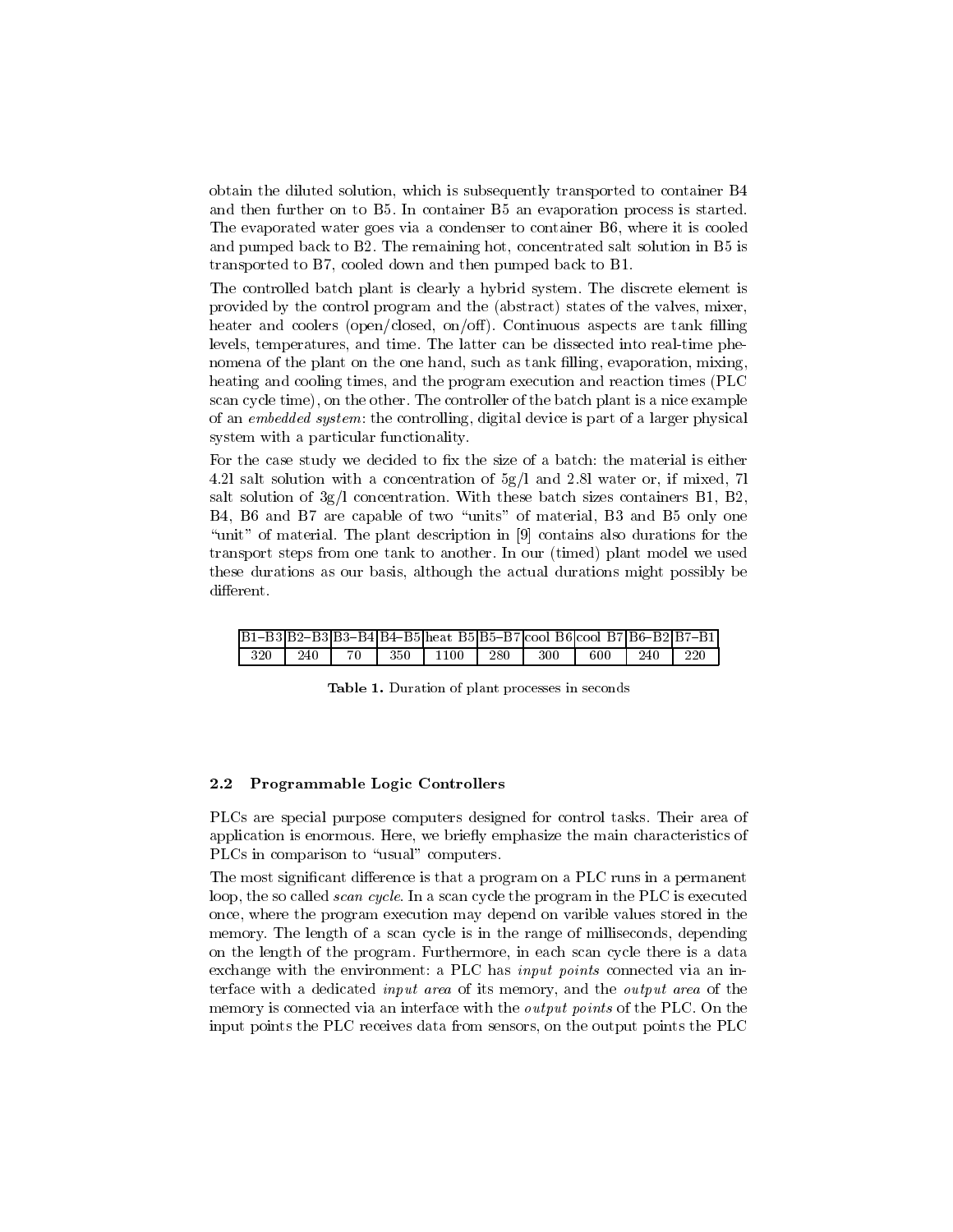

Fig. 1. The P/I-Diagram of the Batch Plant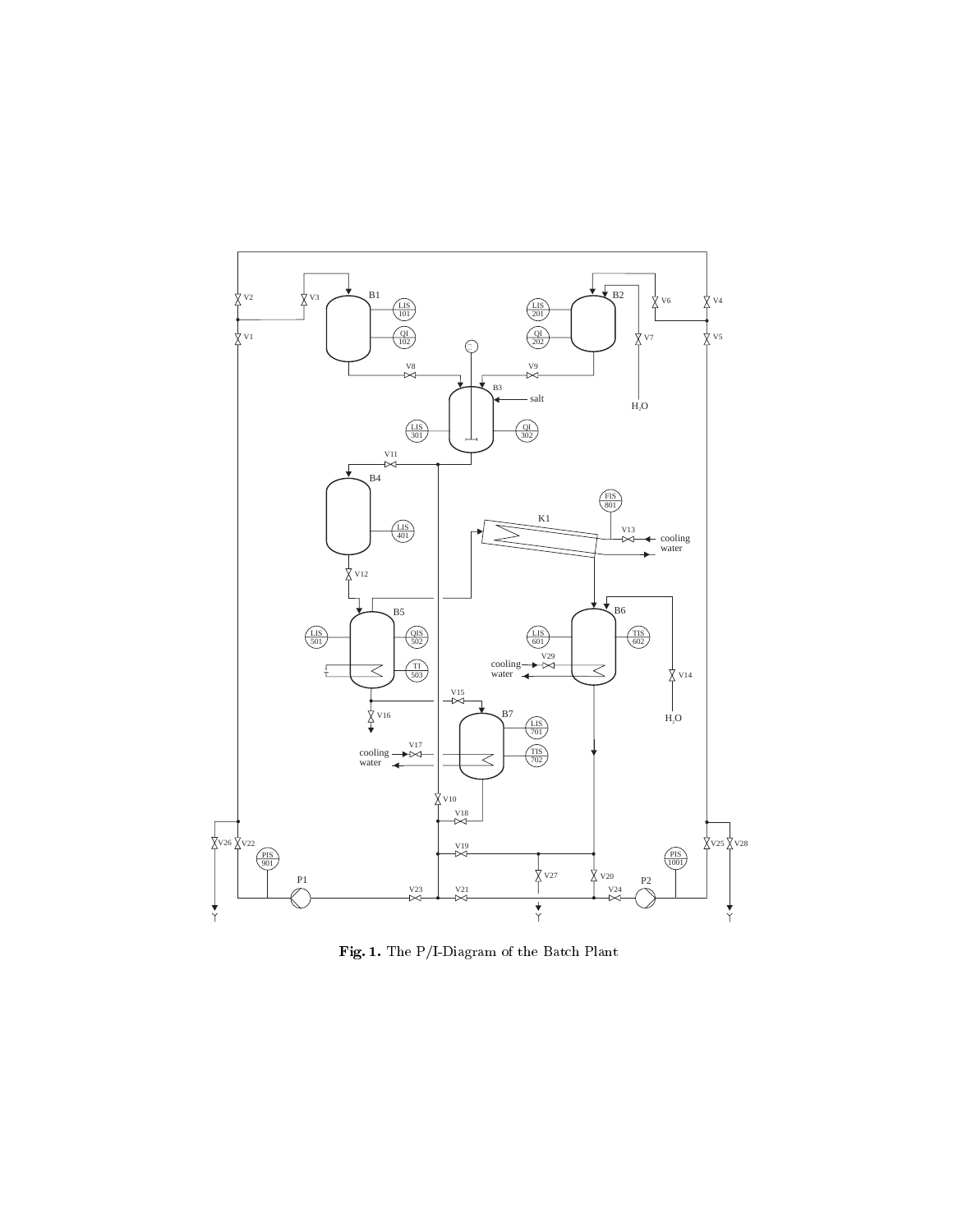sends data to actuators. Finally, there are some activities of the operating system (self checks, watchdogs etc.) that take place in a scan cycle. The operating system itself is small and stable, which is prerequisite for reliable real-time control. PLC programs are developed and compiled on PCs in special programming environments and can be loaded to the PLC. There are different programming languages collected in a standard [8]. In our application we used Sequential Function Charts (SFC), a graphical language that is related to Petri-Nets, and the program executed in each scan cycle depends on the places that are active at the moment. In this sense SFC provides a meta-structure and the actual instructions of our application are written in Instruction List, an assembly-like language. In these languages it is possible to make use of  $\,$  timers which is also a difference to the programming languages we usually deal with.

The scan cycle mechanism makes PLCs suitable for control of continuous processes (tight loop control). However, it has to be guaranteed that the scan cycle length is always below the minimal reaction time that is required by the plant to control the entire system. In this case study the scan cycle time is a few orders of magnitude smaller than what the reaction time has to be. The execution time of a scan cycle is in the range of a few milliseconds. For some applications the timing behaviour in this range is relevant, e.g. for machine control. For our chemical plant it is not relevant: it does not really matter whether a valve closes 10 ms earlier or later. This property is relevant when modelling the whole system. Here, we can model the PLC as if executing \time-continuously", i.e. a scan cycle takes place in zero time. In comparison to the PLC the plant is so "slow" that it cannot distinguish a real PLC with scan cycles form an ideal time-continuous control. For a more detailed discussion of modelling PLCs see [11].

## 2.3 The control program

The goal of this section is to describe our view on the plant and the control program as we used it in an informal way. Its formal derivation and our other verification activities are presented in [12].

In the plant we identied a number of transport processes, such as transport of 4.2l salt solution from container B1 to B3. All possible transport processes, the evaporation process and two cooling process lead to a number of 12 parallel processes. The activities in each process are simply to open some valves, switch on a mixer, pump or heater, and when the process finishes, close and switch off everything again. Each process starts its activities if its activation conditions are fullled, and is in a wait state otherwise. An active process (state) remains active until its postconditions are fulfilled. Then it gets back in the waiting state. With this approach we have a so called closed loop control: the criterion to change a state is not that time proceeded, but an event occurs. The structure of the program is easy to find back in the SFC (Sequential Function Chart) representation in Figure 2.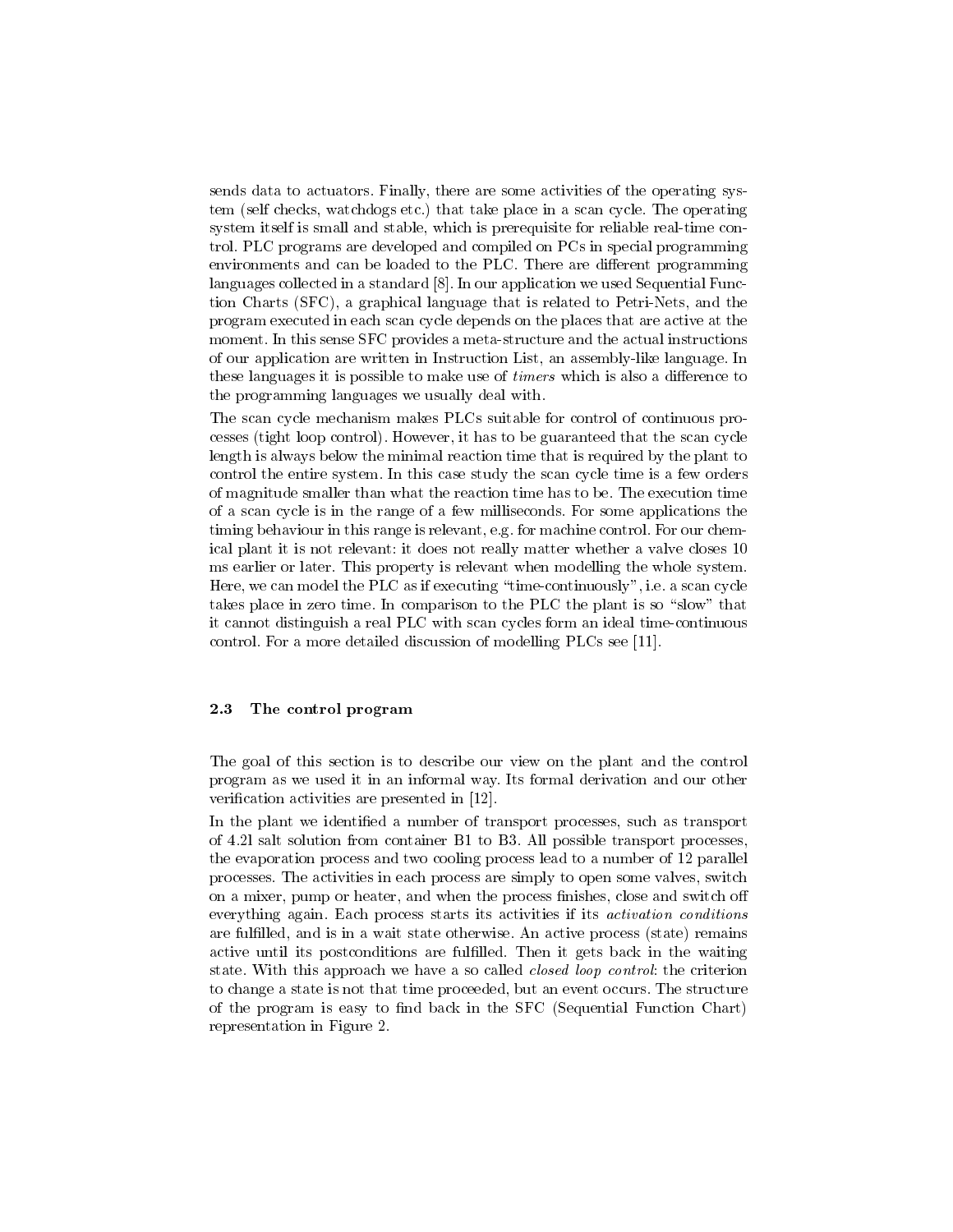

Fig. 2. The control program in Sequential Function Chart

Control starts in the state "START" and (because the transition condition is "true") immediately distributes to the 12 parallel wait states. In a wait state a process does nothing. If control comes to state  $Pi_i$ , the program attached to state  $P_i$  is executed in every scan cycle as long as control remains in Pi. The programs attached to  $P1, \ldots, P12$  are contained in figure 3 in the so called Instruction List (IL) format. The instructions of IL are assembly-like. Here, we mainly load the constants true or false to the accumulator and write the accumulator value to the variables, e.g.,  $Vi$ , representing the valves. The *action qualifier* P1 (at the top of each program) indicates that the instructions right to it are only executed in the first scan cycle when control is here; P0 says that the instructions are only executed in the last scan cycle when control is in this location.

The main complexity of the program is hidden in the activation  $\mathcal{L}_i$  . We assume to have a predicate  $Pi$ . X for each step  $Pi$  indicating whether control is at the corresponding step or not (these variables are available in PLC programs). The conditions to start a process (i.e. step) are infomally the following:

- 1. The filling levels of the tanks must allow for, e.g., a transport step: the upper tank must contain enough material, the lower tank must contain enough space, etc. These conditions are encoded in the predicates  $\Phi_i$  of Figure 4.
- 2. We do not want a tank to be involved in two processes at a time. E.g., when transferring solution from B4 to B5 there should not be a concurrent transfer from B3 to B4. This requirement can be formulated by conditions on valves: when solution is transferred from B4 to B5 valve V11 must be closed for the duration of the transfer (invariant). These requirements induce a conflict structure on the processes. It is required that control is never at two con
icting processes at the same time. This condition is split into two parts: first, control cannot go to a process if a conflicting process is alraedy active.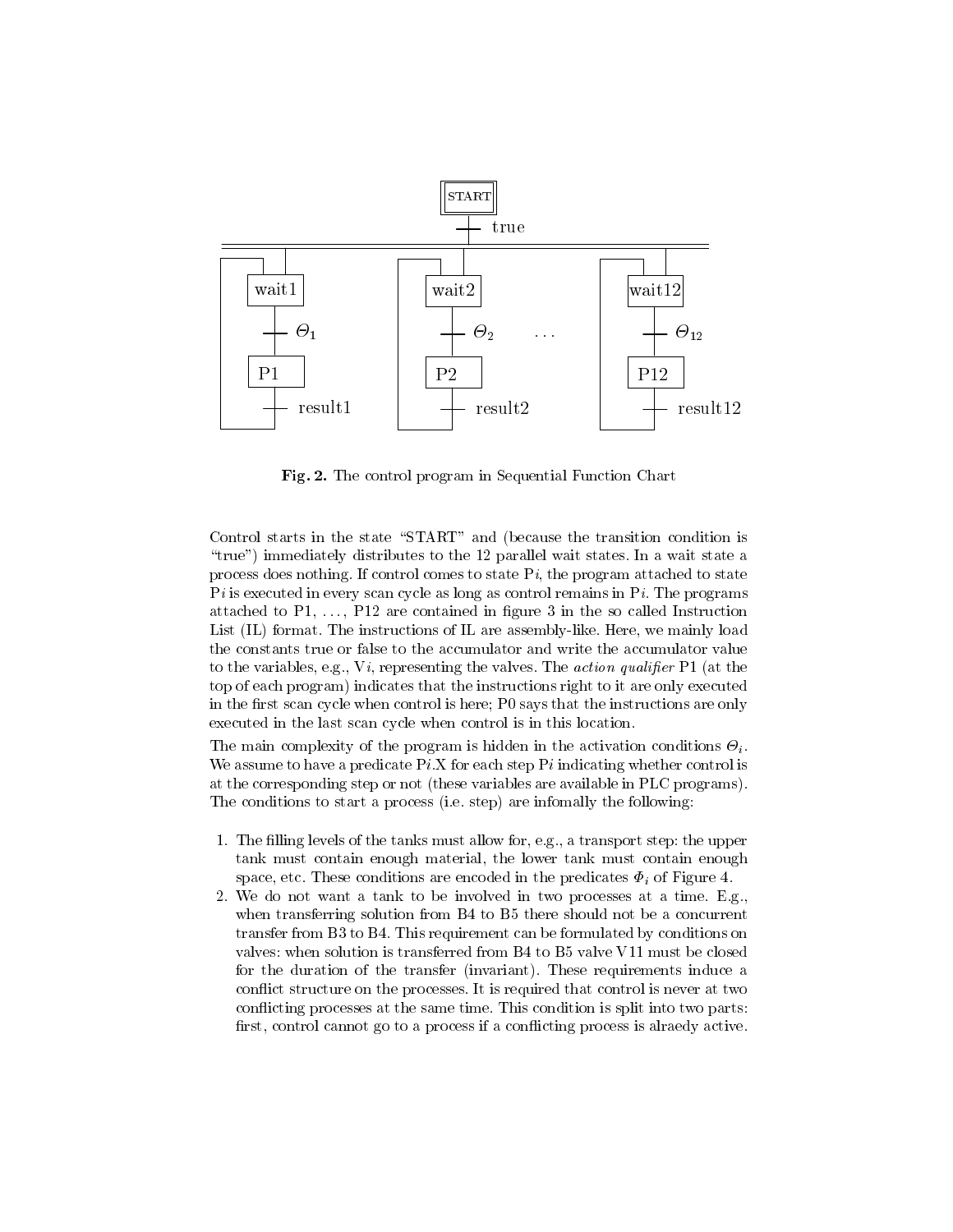These conditions are encoded in the predicates  $\Psi_i$  of Figure 5. Second, when con
icting processes could get control at the same moment only the one having *priority* gets it. These priorities are fixed, and their priority graph is cycle free. They induce the predicates of the species of the set

| $P1$ : $P1$ LD true<br>ST V8<br>P0LD false<br>ST V8                                | $P2$ : P1 LD true<br>ST V9<br>P0LD false<br>ST V9                                                                                                                    | $P3:$ P1 LD true<br>ST V8<br>ST Mixer<br>P0LD false<br>ST V8<br>ST Mixer                                                                                                                              |
|------------------------------------------------------------------------------------|----------------------------------------------------------------------------------------------------------------------------------------------------------------------|-------------------------------------------------------------------------------------------------------------------------------------------------------------------------------------------------------|
| $P4$ : P1[LD true<br>ST V9<br>ST Mixer<br>P0LD false<br>ST V9<br>${\cal ST}$ Mixer | P5 : P1 LD true<br><b>ST V11</b><br>P0 LD false<br>ST V11                                                                                                            | $P6$ : P1 LD true<br><b>ST V12</b><br>P0 LD false<br><b>ST V12</b>                                                                                                                                    |
| $P7:$ P1 $LD$ true<br>ST Heater<br>P0 LD false<br>ST Heater                        | $P8$ : $\boxed{P1 LD}$ true<br>${\rm ST}$ V15<br>P0LD false<br><b>ST V15</b>                                                                                         | $P9:$ P1 LD true<br>ST V17<br>P0LD false<br>ST V17                                                                                                                                                    |
| P10: P1 LD true<br>ST V29<br>P0LD false<br><b>ST V29</b>                           | P11: P1 LD true<br>ST V18<br>ST V23<br><b>ST V22</b><br>ST V1<br>ST V3<br>ST Pump1<br>P0 LD false<br>ST V18<br>ST V23<br><b>ST V22</b><br>ST V1<br>ST V3<br>ST Pump1 | P <sub>12</sub> : P <sub>1</sub>  LD true<br><b>ST V20</b><br>ST V24<br>${\rm ST}$ V25<br>ST V5<br>ST V6<br>ST Pump2<br>P0LD false<br><b>ST V20</b><br>ST V24<br>ST V25<br>ST V5<br>ST V6<br>ST Pump2 |

Fig. 3. Instruction List Programs for steps P1. ..., P12

The execution mechanism of PLCs guarantees a synchronous execution of parallel steps: in each scan cycle each program attached to an active step is executed once. It is the state symphone and mechanismic that makes the conditions -  $\mathcal{C}$  , we have a the intended effect.  $\;$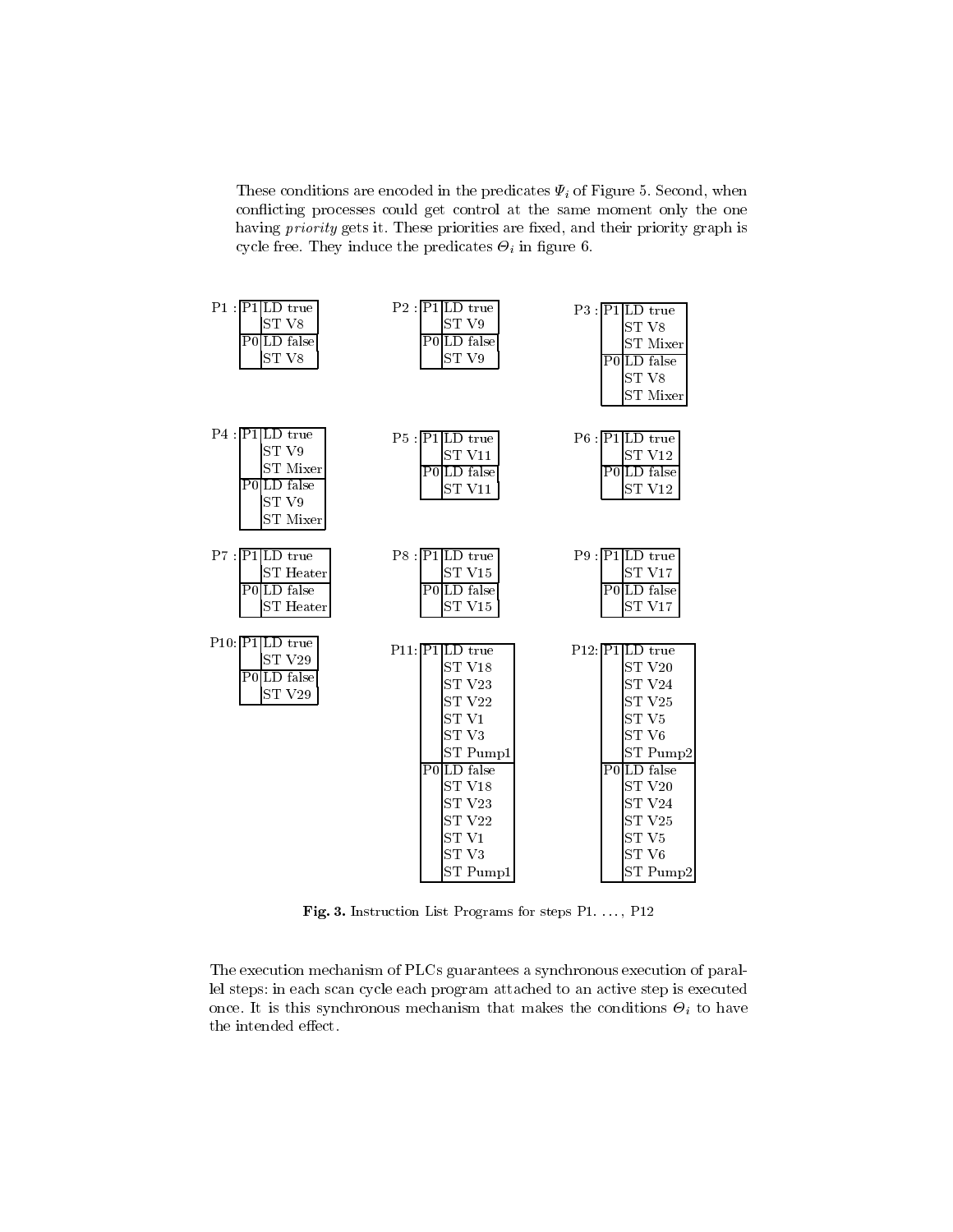$\Phi_1$  := (B1 = sol42C  $\vee$  B1 = sol82C)  $\wedge$  B3 = empty  $\Phi_2$  := (B2 = water28C  $\vee$  B2 = water56C)  $\wedge$  B3 = empty  $\Phi_3$  := (B1 = sol42C  $\vee$  B1 = sol82C)  $\wedge$  B3 = water28C  $\Phi_4$  := (B2 = water28C  $\vee$  B2 = water56C)  $\wedge$  B3 = sol42C  $\Phi_5$  := B3 = sol70C  $\wedge$  (B4 = empty  $\vee$  B4 = sol70C)  $\Phi_6$  := (B4 = sol70C  $\vee$  B4 = sol140C)  $\wedge$  B5 = empty  $\Phi_7$  := B5 = sol70C  $\wedge$  (B6 = empty  $\vee$  B6 = water28C  $\vee$  B6 = water28H)  $\Phi_8$  := B5 = sol42H  $\wedge$  (B7 = empty  $\vee$  B7 = sol42C  $\vee$  B7 = sol42H)  $\Phi_9$  := B7 = sol42H  $\vee$  B7 = sol84H  $\Phi_{10}$  := B6 = water28H  $\vee$  B6 = water56H  $\Phi_{11} := (B7 = \text{sol}42C \lor B7 = \text{sol}84C) \land (B1 = \text{empty} \lor B1 = \text{sol}42C)$  $\Phi_{12} := (B6 = \text{water28C} \vee B6 = \text{water56C}) \wedge (B2 = \text{empty} \vee B2 = \text{water28C})$ 

Fig. 4. The tank filling conditions

 $\Psi_1 \coloneqq \Phi_1 \wedge \neg P2.X \wedge \neg P4.X \wedge \neg P5.X \wedge \neg P11.X$  $\Psi_2 \coloneqq \Phi_2 \wedge \neg P1.X \wedge \neg P3.X \wedge \neg P5.X \wedge \neg P12.X$  $\Psi_3$  :  $\Phi_3 \wedge \neg P2.X \wedge \neg P4.X \wedge \neg P5.X \wedge \neg P11.X$  $\Psi_4$  :  $\Phi_4 \wedge \neg P1.X \wedge \neg P3.X \wedge \neg P5.X \wedge \neg P12.X$  $\Psi_5$  :  $\Phi_5 \wedge \neg P1.X \wedge \neg P2.X \wedge \neg P3.X \wedge \neg P4.X \wedge \neg P6.X$  $\Psi_6$  :  $\Phi_6 \wedge \neg P5.X \wedge \neg P7.X \wedge \neg P8.X$  $\Psi_7$  :  $\Phi_7 \wedge \neg P6$ .X  $\wedge \neg P8$ .X  $\wedge \neg P10$ .X  $\wedge \neg P12$ .X  $\Psi_8$  : =  $\Phi_8 \wedge \neg P6.X \wedge \neg P7.X \wedge \neg P9.X \wedge \neg P11.X$  $\Psi_9$  :  $\Phi_9 \wedge \neg$  P8.X  $\wedge \neg$  P11.X  $\Psi_{10} := \Phi_{10} \wedge \neg P7.X \wedge \neg P12.X$  $\Psi_{11} := \Phi_{11} \wedge \neg P1.X \wedge \neg P3.X \wedge \neg P8.X \wedge \neg P9.X$  $\Psi_{12} := \Phi_{12} \wedge \neg P2.X \wedge \neg P4.X \wedge \neg P7.X \wedge \neg P10.X$ 

Fig. 5. A process may not start if a conflicting process is active

 $\cup$  1  $\cup$  1  $\cup$  1  $\cup$  1  $\cup$  1  $\cup$  1  $\cup$  1  $\cup$  1  $\cup$  1  $\cup$  1  $\cup$  1  $\cup$  1  $\cup$  1  $\cup$  1  $\cup$  1  $\cup$  1  $\cup$  1  $\cup$  1  $\cup$  1  $\cup$  1  $\cup$  1  $\cup$  1  $\cup$  1  $\cup$  1  $\cup$  1  $\cup$  1  $\cup$  1  $\cup$  1  $\cup$  1  $\cup$  1  $\cup$  1  $\cup$ U2 := 2 / \ = 1 / \ = 2 / \ = 2 / \ = 2 ^ i = 1 / \ + 2 ^ i = 1 ^ \ + 1 ^ + 1 ^ i = 1 ^ \ + 1 ^ + 1 ^ \ + 1 ^ \ + 1 ^ \ + 1 ^ \ + 1 ^ \ + 1 ^ \ + 1 ^ \ + 1 ^ \ + 1 ^ \ + 1 ^ \ + 1 ^ \ + 1 ^ \ + 1 ^ \ + 1 ^ \ + 1 ^ \ + 1 ^  $\cup$  3  $\cup$  3  $\cup$  3  $\cup$  3  $\cup$  3  $\cup$  3  $\cup$  3  $\cup$  3  $\cup$  3  $\cup$  3  $\cup$  3  $\cup$  3  $\cup$  3  $\cup$  3  $\cup$  3  $\cup$  3  $\cup$  3  $\cup$  3  $\cup$  3  $\cup$  3  $\cup$  3  $\cup$  3  $\cup$  3  $\cup$  3  $\cup$  3  $\cup$  3  $\cup$  3  $\cup$  3  $\cup$  3  $\cup$  3  $\cup$  3  $\cup$ ○ 4 : 4 : 4 1 : 4 1 : 4 2 : 4 2 : 4 2 : 4 2 : 4 2 : 4 2 : 4 2 : 4 2 : 4 2 : 4 2 : 4 2 : 4 2 : 4 2 : 4 2 : 4 2 : 4 2 : 4 2 : 4 2 : 4 2 : 4 2 : 4 2 : 4 2 : 4 2 : 4 2 : 4 2 : 4 2 : 4 2 : 4 2 : 4 2 : 4 2 : 4 2 : 4 2 : 4 2 : 4 -<sup>5</sup> := <sup>5</sup> ^ : <sup>6</sup> -<sup>6</sup> := <sup>6</sup> ^ : <sup>7</sup> ^ : <sup>8</sup>  $7 \cdot 7 = 7$ -<sup>8</sup> := <sup>8</sup> ^ : <sup>7</sup> -<sup>9</sup> := <sup>9</sup> ^ : <sup>8</sup>  $-10$   $-10$   $-1$  $\sim$  11  $\sim$   $\sim$  1  $\sim$   $\sim$  1  $\sim$  1  $\sim$  1  $\sim$  1  $\sim$  1  $\sim$  9 -<sup>12</sup> := <sup>12</sup> ^ : <sup>2</sup> ^ : <sup>4</sup> ^ : <sup>7</sup> ^ : <sup>10</sup>

Fig. 6. Of two conflicting processes only the one with priority may get active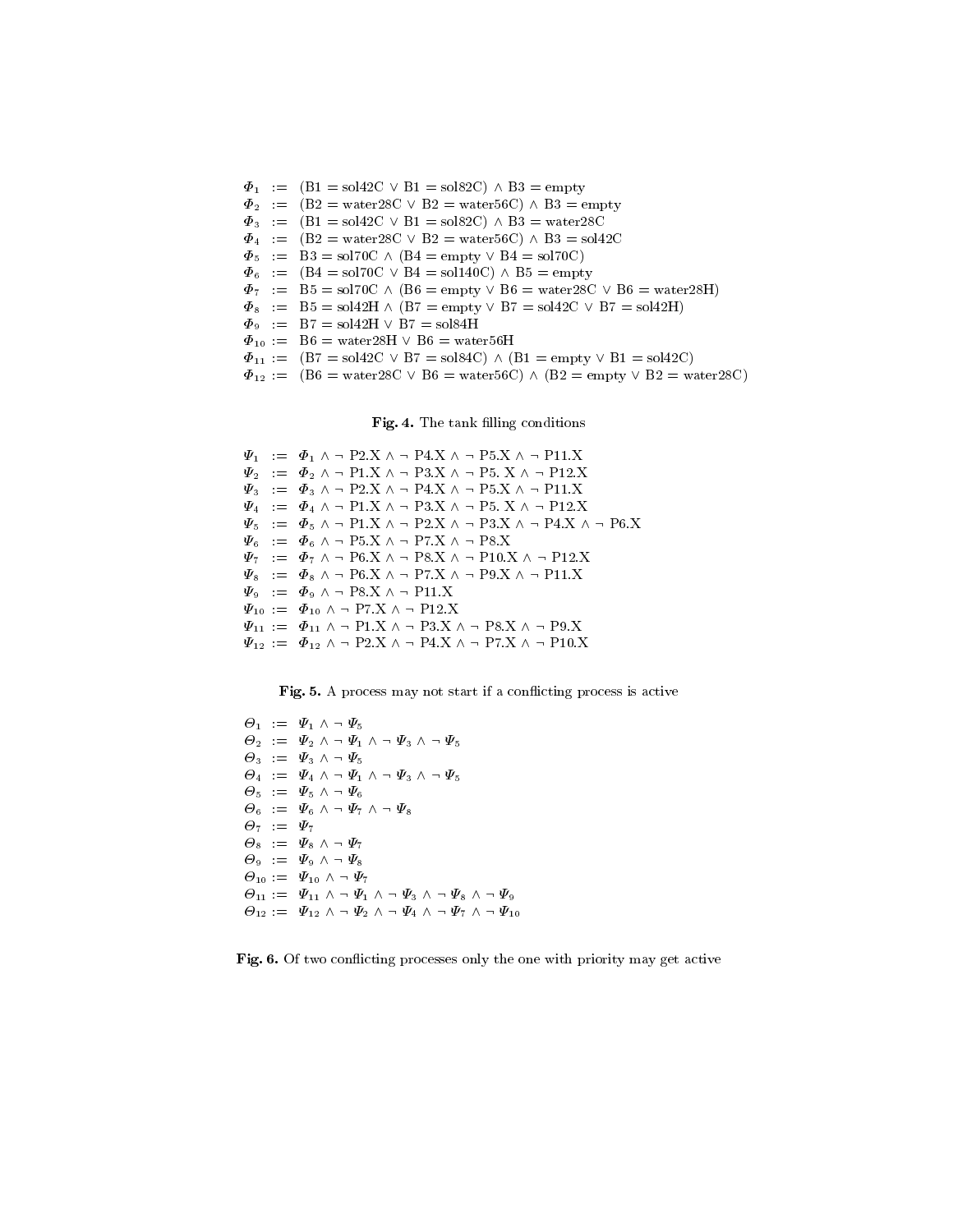# <sup>3</sup> Verication and optimization with Spin

This section describes our approach to the verification of the PLC program of Figure 2 and its subsequent optimisation. For the verification we constructed a model of the control program and the plant in Promela, while completely abstracting away from time. We used the model checker Spin to check that all execution sequences of the combined model satisfy the property that "always eventually batches are produced". This implies that under ideal circumstances, in which no material is lost through leakage or evaporation, control is such that new batches will always be produced. The details of the verication procedure are given in section 3.1; the technical conclusions are given in section 4.

To obtain also optimal schedules for the plant, in the sense that the average production time of a batch is minimal, we refined the Promela model by including light-weight real-time features. These sufficed find optimal scheduling sequences as counter-examples to properties stating suboptimal behaviour (cf. [4, 14]). This approach is described in more detail in section 3.2, with conclusions in section 4.

#### $3.1$ 3.1 Correctness of the PLC program

Both the plant as described in section 2.1, and the informal control program description of section 2.3 can be translated into Promela in a straighforward way, the crucial part of the modelling exercise being the real-time properties of the plant in combination with the PLC execution mechanism given in section 2.2. In this case there are two basic principles that allow us to deal with the entire system by essentially abstracting away from time (see also [11] for a more general account in the context of PLCs):

- 1. The control program works independently of the time that the production steps take. Therefore, in the model each of the production steps  $P1, \ldots$ , P12 may take some unspecified time: if activated (e.g. by opening a valve) it goes to an undefined state that it eventually will leave to reach the final state where the result property holds. By this way of modeling every timing behaviour of the plant is subsumed, including the real one. If we can prove correctness for this general case, then correctness of the special case follows.
- 2. The excution speed of the control program is much faster than the tolerance of the plant processes, as was already mentioned above. This has two important implications:
	- we can abstract away from the scan cycle time and assume that scan cycles are executed instantaneously.
	- $-$  we can assume that the plant is continuously scanned so that state changes are detected without (signicant) delay.

In our Promela model of the control program scan cycles are made instantaneous using the atomic construct. The model of the combined behaviour of the plant and the control program is obtained by putting the models of the control process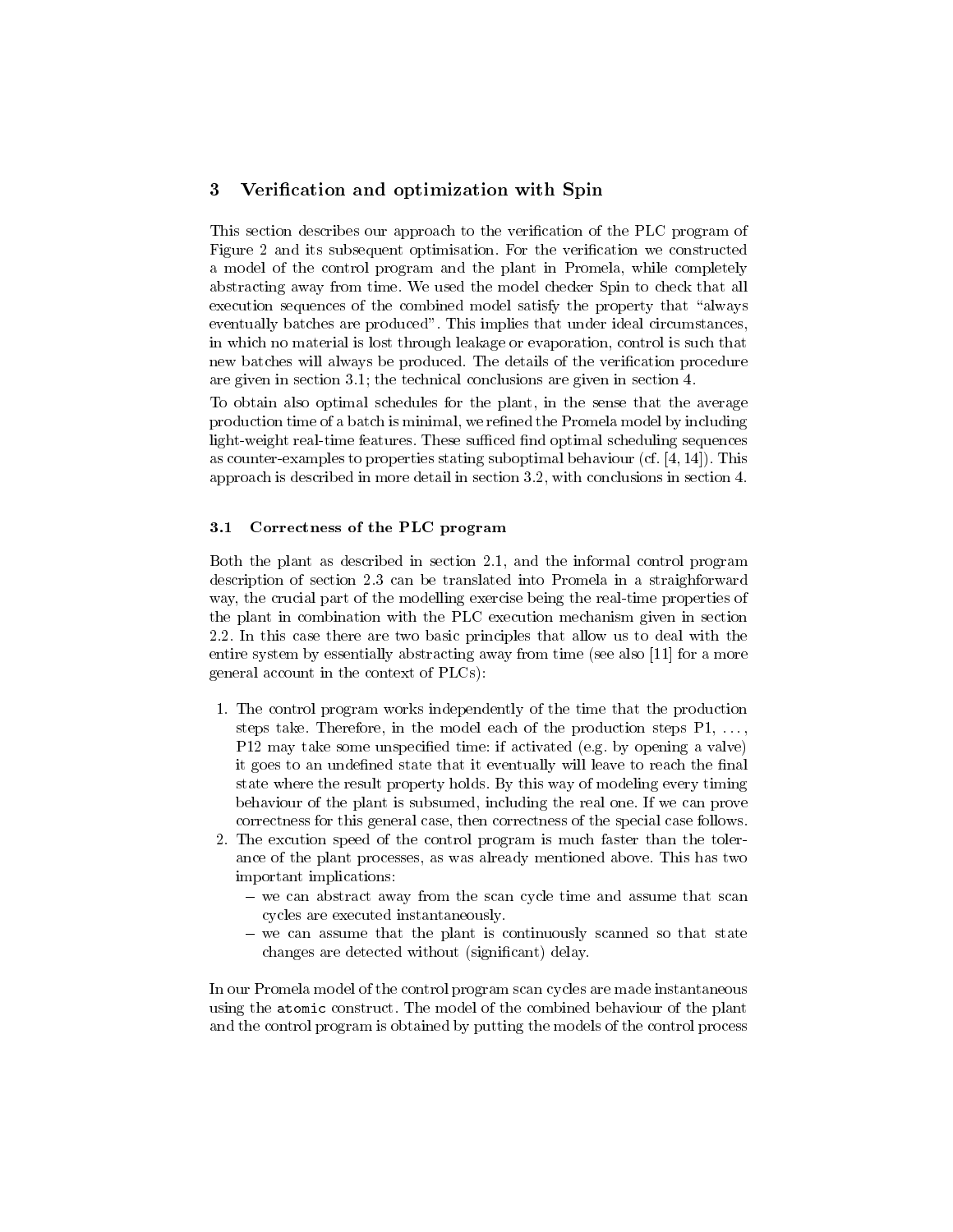and all the plant processes in parallel. Doing this, we must make sure that the continuous execution of the control program does not cause a starvation of the plant processes. This is taken care of by allowing only fair executions in Spin of our Promela model: in each execution no active process may be ignored indefinitely. We must be careful, however, not to lose the other important property, viz. that each state change of the plant is detected \immediately". Our model takes care of this by forcing a control program execution after each potential state change of the plant.

The Promela model of this case study is too big to be part of this paper. The full version can be retrieved from [2]. Here we present two excerpts, one of the plant model and one of the control program model, to illustrate its main features. Figure 7 contains the Promela process that models the transportation of solutions from container B1 to B3. It models the combined behaviour underlying steps S1 and S3.

The model consists of a do-loop that continuously tries to start the transfer of a unit of salt solution from B1 to B3 (corresponding to steps S1 and S3 of the specification). If the right conditions are fulfilled control will enter the body of the loop, and will mark the beginning of the transfer step by instantaneously (using the Promela atomic construct) changing the contents of both containers to undened transitional states. At some later moment it will execute the second part of the body, instantaneously changing the transitional states to the corresponding terminal states, corresponding to the end of the transfer. Here, we have also added an assert statement between these two atomic statements, expressing an invariant that must always hold between the beginning and end of the tranfer step. As this may create a lot of extra states in the verication model this assertion can be removed to improve the performance when checking other properties.

Other observations that may help to understand this Promela model are:

- $-$  The cycle variable is a global flag that forces the excution of a scan cycle after the execution of each atomic step in the plant (
ag is raised at the end of each such atomic step). After the execution of a scan cycle (also modelled as an atomic process, see below) the 
ag is lowered. Each atomic step in the plant is guarded by the test cycle==0.
- { The Promela model combines steps in the plant that involve the same set of containers into one process. This reduces the number of processes that must be scheduled fairly.
- The Promela model of the plant models the transportation steps from a "physical" attitude and imposes fewer conditions for a transportation to take place that the formal plant specification in the corresponding steps. E.g. for transportation from B1 to B3 to take place it is only required that B1 is not empty and valve V8 is open.
- { To compensate for this all illegal and unwanted states of the plant are explicitly modelled as error states (error is defined as assert (false)) whose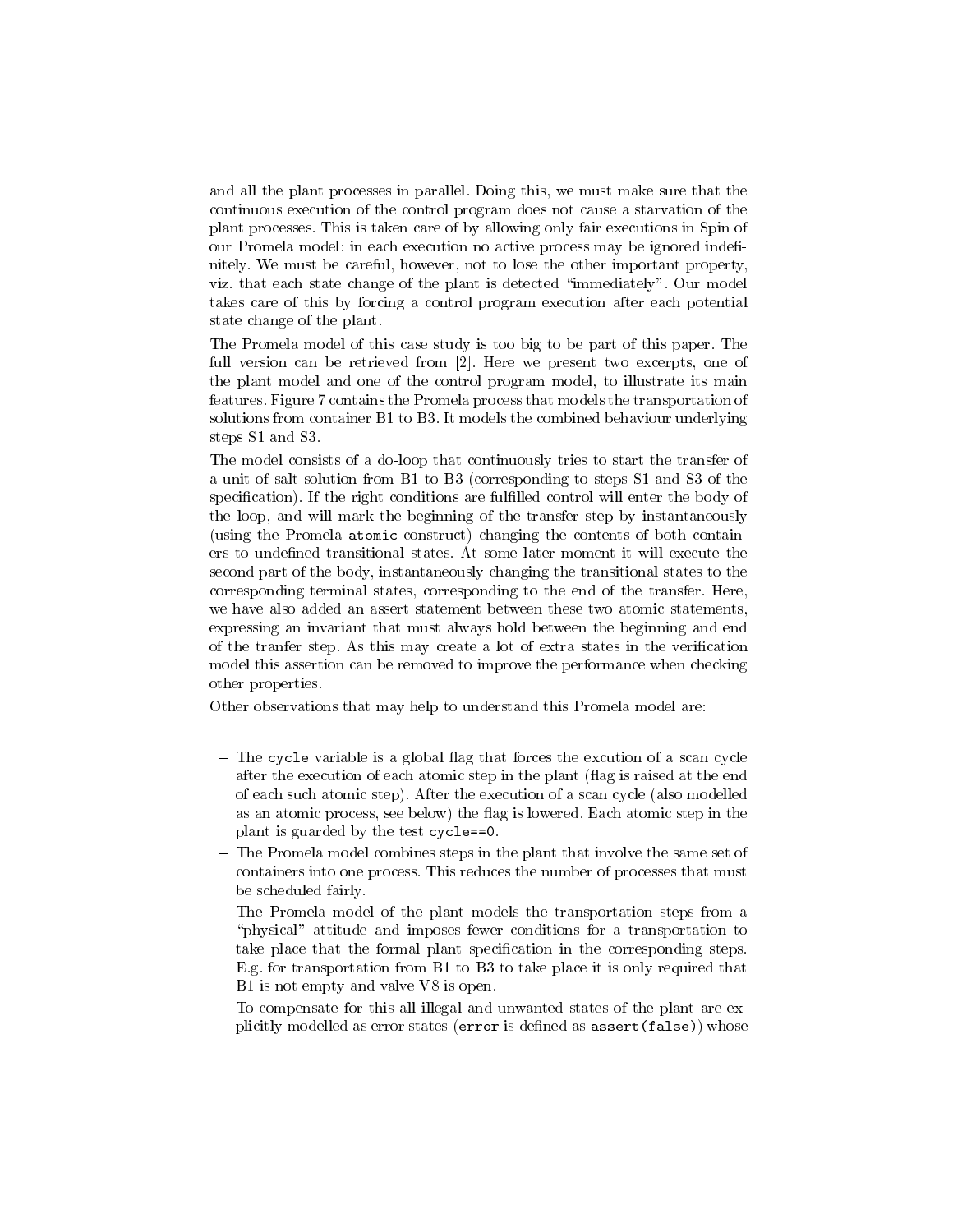```
proctype B1toB3()
f do
   :: atomicf (cycle==0 && B1!=cempty && v8) ->
                 if
                  :: (B1==sol42C) -> B1=undef1
                  :: (B1==sol84C) -> B1=undef2
                  :: else -> error
                 fi ;
                  \blacksquare: (B3) -3 \blacksquare:: (B3==water28C && mix) -> B3=undef2
                  :: else -> error
                 fi ;
                 cycle=1
       \};
       assert(v8 && (B3!=undef2 || mix)) ;
       atomic\begin{cases} (cycle=0 \& 0 \& 0 \end{cases} ->
                  :: (B1==undef1) -> B1=cempty
                  :: (B1==undef2) -> B1=sol42C
                  :: else -> error
                 fi ;
                  if
:: (B3==undef1) -> B3=sol42C
                  :: (B3==undef2 && mix) -> B3=sol70C
                 :: else -> error
                  cyc1e=1\}od \mathcal{E}
```
Fig. 7. The Promela model of transfer between B1 and B3

```
proctype Control()
\{\begin{array}{c} \text{int } i, j; \\ \text{do}\end{array}:: atomic{ i=1 ; j=1 ;
                       \cdot (iii) \cdot (iii) \cdot (iii) \cdot (iii) \cdot (iii) \cdot (iii) \cdot (iii) \cdot (iii) \cdot (iii) \cdot (iii) \cdot (iii) \cdot (iii) \cdot (iii) \cdot (iii) \cdot (iii) \cdot (iii) \cdot (iii) \cdot (iii) \cdot (iii) \cdot (iii) :: (theta(i,j) && !px[procnr(i)]) -> PB1(i)
                              :: (result(i, j) && px[prox(i)]) -> PBO(i):: else -> skip
                              fi ;
                               :: (j==1) -> j=2
                              :: (j == 2) \rightarrow j == 1; i == i + 1<br>fi
                       :: \sim 15) \sim goto end j=1od ;
                      endcycle: cycle=0
              \}od \mathcal{E}
```
Fig. 8. The Promela model of the control process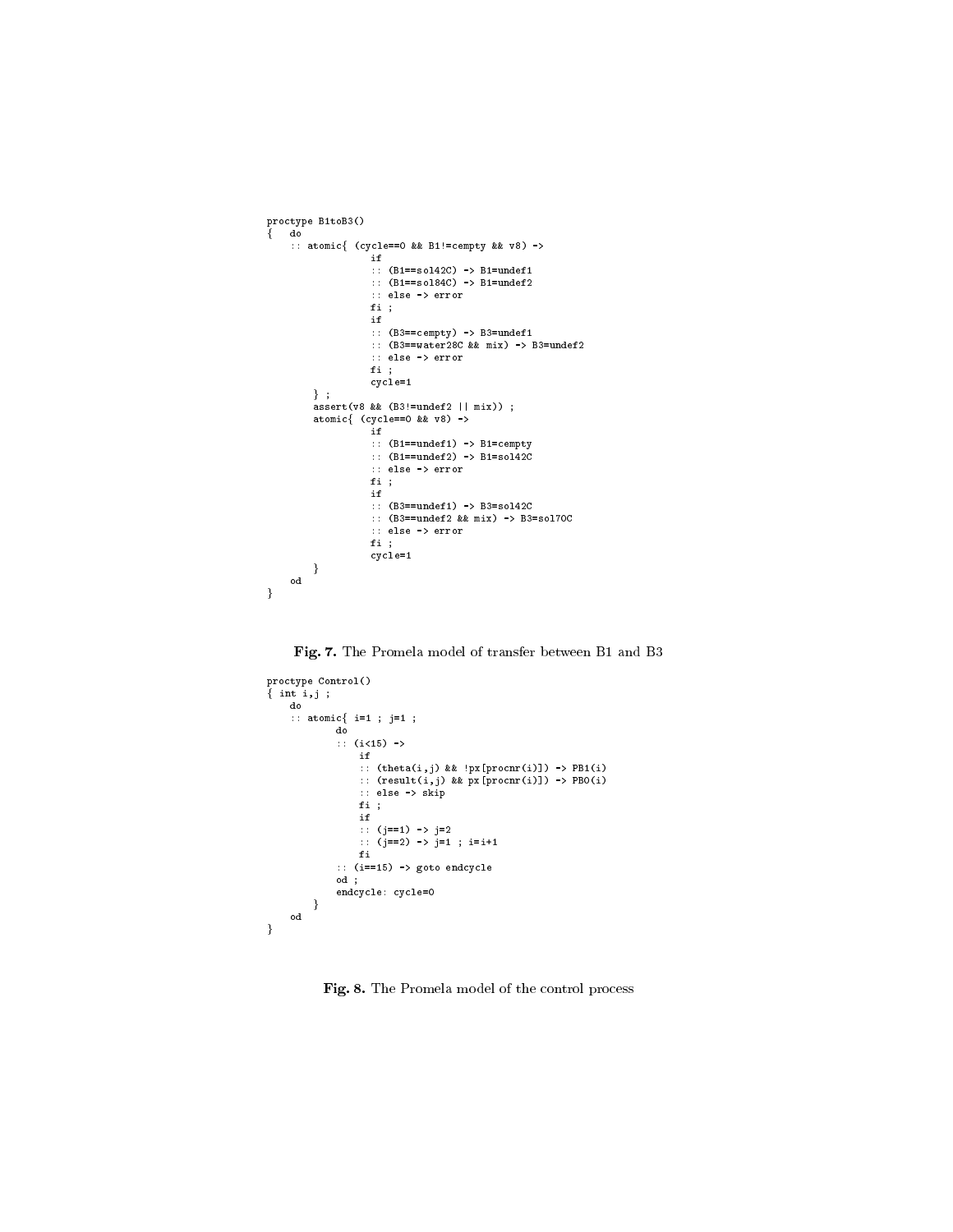reachability can be checked. This approach gives us more information about the robustness of our controller.

The Promela process that models the control program is listed in Figure 8. This is a straightforward translation of the PLC program of Figure 3.

The do loop of Control repeatedly executes an atomic scan cycle, in which the processes  $P1, \ldots, P12$  are scheduled sequentially. To deal with the symmetric subcases of each step (i.e. the disjuncts between brackets in Figure 4) we need a second loop counter j next to the main counter i (because P11 and P12 in fact have 4 subcases P11 is covered by  $i \in \{11, 12\}$  and  $j \in \{1, 2\}$ , and P12 by  $i \in \{13, 14\}$  and  $j \in \{1, 2\}$ . Modulo these small adaptations the theta(i,j) correspond to the --predicates of Figure 6, and the result(i,j) correspond to analoguous formalisation of result conditions of the PLC program (the uninstantiated resulti labels of Figure 2). PB1(i) and PB2(i) correspond to the code of the P1 part, and the P0 part of the PLC program, respectively. The variables  $p\mathbf{x}[i]$  correspond to the Pi.X activity predicates of the program mentioned earlier. Note that at the end of each scan cycle the global flag cycle is lowered, as required.

Whereas the assertions in the model served to check on our own understanding the model, the main correctness requirement that "always eventually a new batch is produced" was veried using the Spin facilities for model checking LTL formulas. The requirement was formalized as the following LTL property:

$$
\Box \Diamond (B3 == sol70C) \land \Box \Diamond (B3 == empty) \qquad (1)
$$

expressing that the contents of container B3 (containing the brine solution that is considered the "production" of the plant) is infinitely often full and infinitely oftem empty (the constant cempty was chosen to be different from the Promela reserved word empty). As these two properties must interleave in each linear execution sequence they are equivalent to the desired requirement.

It turned out to be feasible to run the model checker sequentially on our model initialised with material for  $0 \text{ up to } 8$  batches (including the intermediate different possibilities for half batches; 30 runs in total). In order to avoid the explosion of the more than 8100 possible initial congurations that are in principle possible, we considered only configurations filling the plant "from the top", i.e. filling tanks in the order  $B1, \ldots, B7$ . The other initializations are reachable from these by normal operation of the plant. As satisfaction of the property that we checked (see below) for our initial configurations implies its satisfaction for all reachable configurations this is sufficient. Using simulations of our model we satisfied ourselves that our model did include the required normal operation steps (here, model checking would run into the same combinatorial explosion).

After initial simulations and model checking runs had been used to remove small (mainly syntactic) mistakes from our model, the model was systematically checked for property  $(1)$  for the 30 initializations with different batch volumes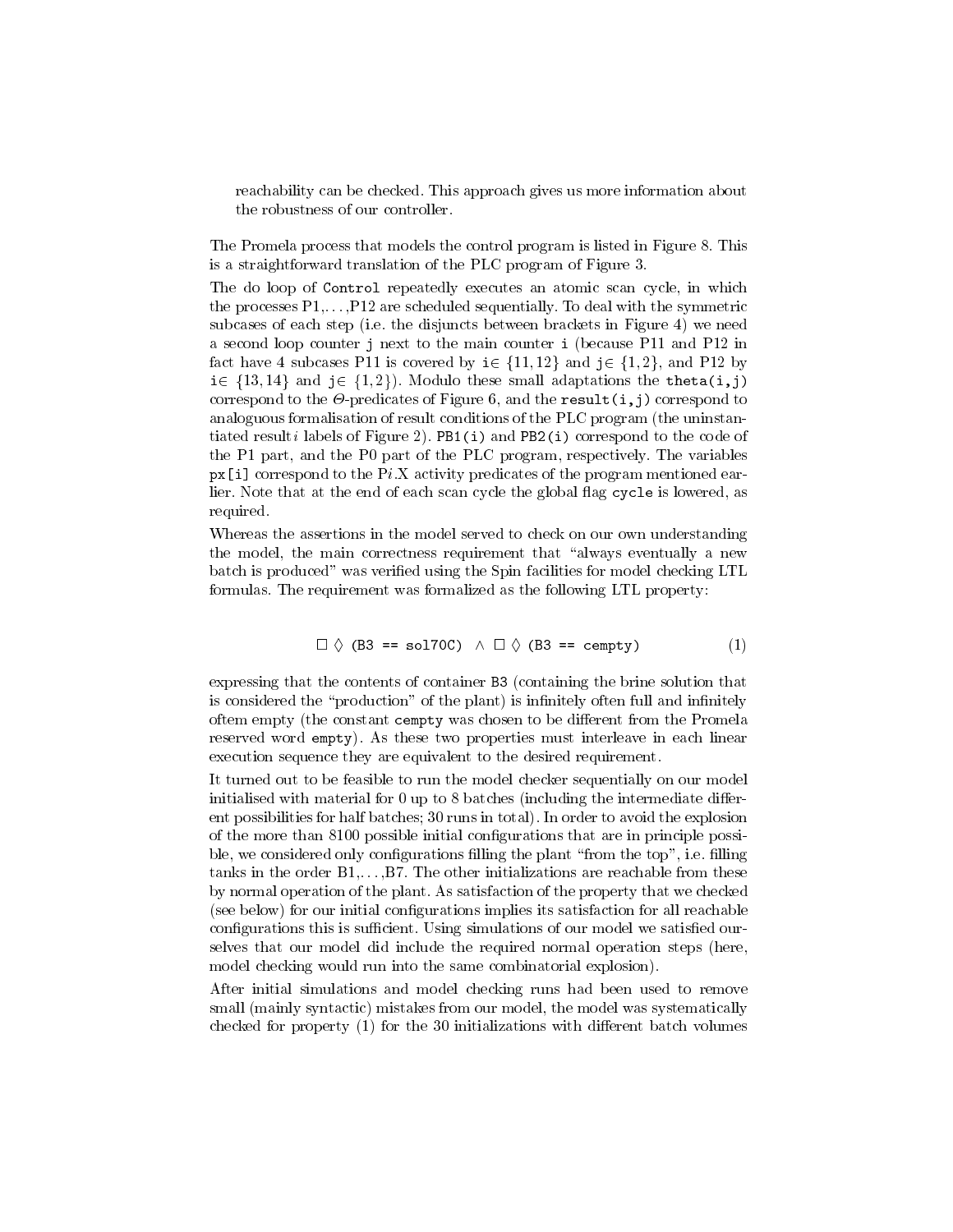described above. No errors were reported, except for initializations with batch volumes 0, 0.5, 7.5 and 8, as should be the case. The model checking was done using Spin version 3.3.7 on a SUN Enterprise E3500-server (6 SPARC cpus with 3.0 GB main memory). The model checking was run in exhaustive state space search mode with fair scheduling. The error states reported unreachable in all runs. The shortest runs were completed in the order of seconds and consumed in the order of 20MB memory; the longest run required in the order of 40 minutes and 100MB.

### 3.2 Deriving optimal schedules

The control schedule of Figure 2 that we have shown to be correct by the procedure sketched in the previous subsection, follows an essentially crude strategy. After each scan cycle it enables all non-conflicting processes in the plant whose preconditions it has evaluated to hold true. It is not a priori clear that this strategy would also lead to a plant operation that is optimal in the sense that the average time to produce a batch is minimal.

To determine optimal schedules for the various batch loads of the plant we have refined the models of the previous section as follows:

- 1. We added a notion of time to the model. To avoid an unnecessary blow up of the state space due to irrelevant points in time, i.e. times at which nothing interesting can happen, we have borrowed an idea from discrete event simulation, viz. that of *variable time advance procedures* [15].
- 2. We refined the plant model using the information from Table 1, such that each process in the plant will take precisely the amount of time specified.
- 3. We refined the model of the control program such that after each scan cycle any non-empty subset of the maximal set of allowed non-conflicting processes determined by the original control program could be enabled.

The search for optimal schedules was then conducted by finding counterexamples for the claim:

$$
\Box(\mathtt{batches} < \mathtt{N})\tag{2}
$$

where batches is a global variable that counts the number of times that a brine solution is transferred from B3 to B4. This property is checked for increasing values of N in the context of a given maximal clock value maxtime. The assumption is that for maxtime large enough such counterexamples will display regular scheduling patterns. Below, we elaborate on each of the above points and the search procedure.

A variable time advance procedure In real-time discrete event systems events have associated clocks that can be set by the occurrence of other events.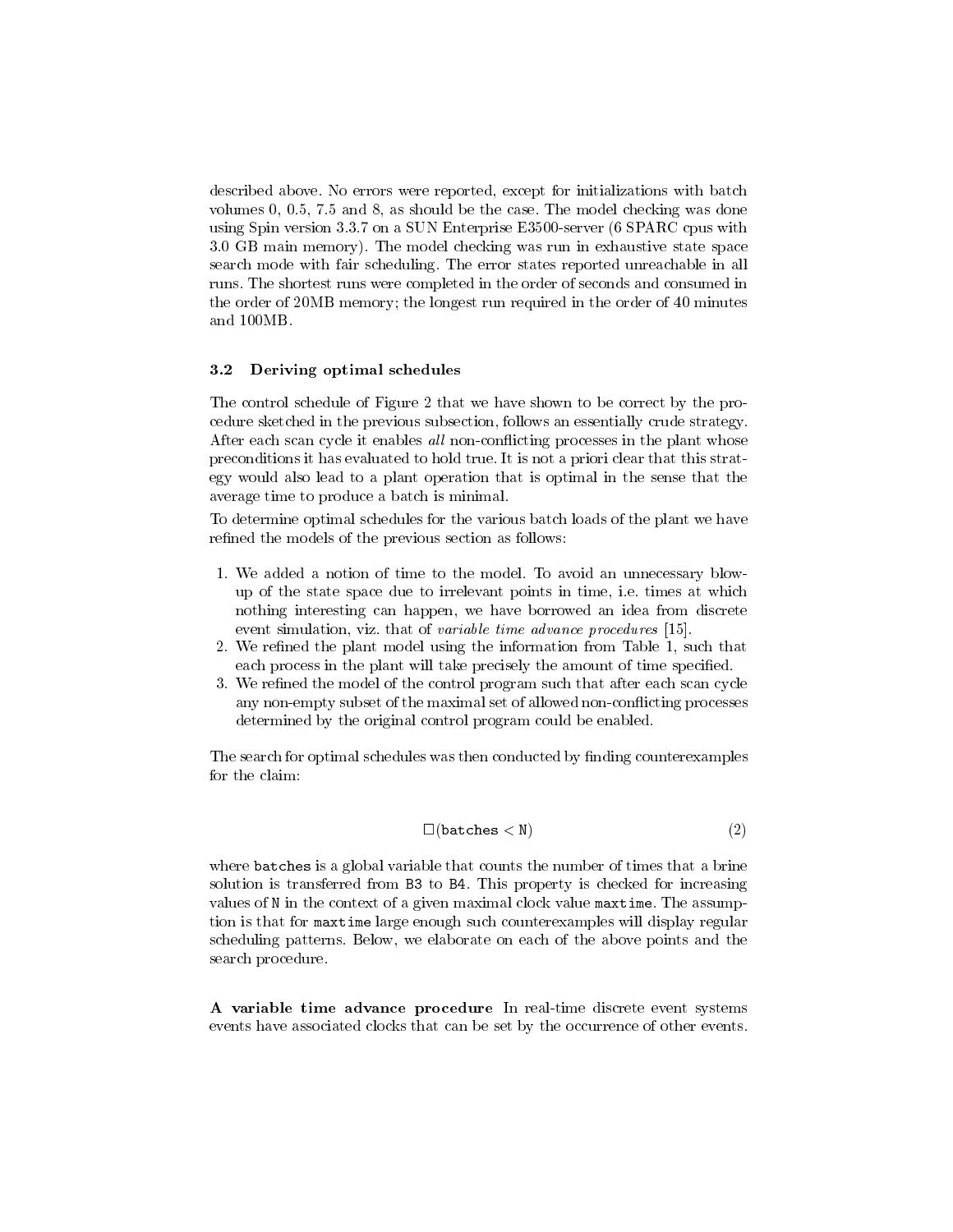An event occurs when its clock expires. Such systems can be simulated by calculating at each event occurrence the point in time at which the next event will occur, and then jumping to that point in time. This is known as variable time advance.

We wish to apply this idea to our model because it will not litter the global state space with states whose time component is uninteresting, in the sense that there is no process in the plant that begins or ends. As we can only calculate when plant processes will end once they have started, we can only use this time advance procedure if we assume that processes will always be started when others end (or at time  $0$ ). It is not difficult to see, however, that we will not lose schedules this way that are strictly faster than what we can obtain using this policy. The informal argument is as follows: assume that a derived scheduling policy can be strictly improved by postponing a given event <sup>e</sup> by some time t. Because we are optimising w.r.t. time (and not energy or resource utilisation or the like), the more optimal schedule must exploit this time to start a *conflicting* process (ending a conflicting process would have prevented  $e$  in the original schedule; any event associated with a non-con
icting process can be executed anyway). Because this process is conflicting it must also finish before  $e$  occurs. We may therefore assume that in any optimal schedule  $e$  is excuted when the last preceding conflicting process ends.

The variable time advance procedure is implemented by the Promela process Advance given in Figure 9. The basic idea of Advance is quite simple: when it becomes active it will calculate the next point in time when a plant process will terminate. To do so it uses the global array ptime(i) containing the termination times of the processes i, whose values are calculated as part of the Promela processes modelling the plant, and the global time variable time, which is controlled by Advance. maxstep is a global constant corresponding to the longest possible time step in the model, i.e. the duration of the heating process. All variables related to time are of type short, a unit corresponding to 10 seconds in Table 1 as al its entries are multiples of 10 seconds. Advance will be activated only when the predicate promptcondition holds. This predicate is true if and only if all processses that have been enabled by the control program have indeed become active and none has terminated.

The refined plant model The refined model of the plant differs from the original model in the folowing respects:

- ${\rm The \ (atomic) \ start \ event \ of \ each \ plant \ process \ is \ used \ to \ calculate \ the \ ter$ mination time of that process.
- The termination event of each plant process is guarded with the additional condition that the global time time must equal the calculated termination time.
- The start and termination events include printf statements to record activation and termination times to enable the analysis of simulated executions (of the counterexample trails).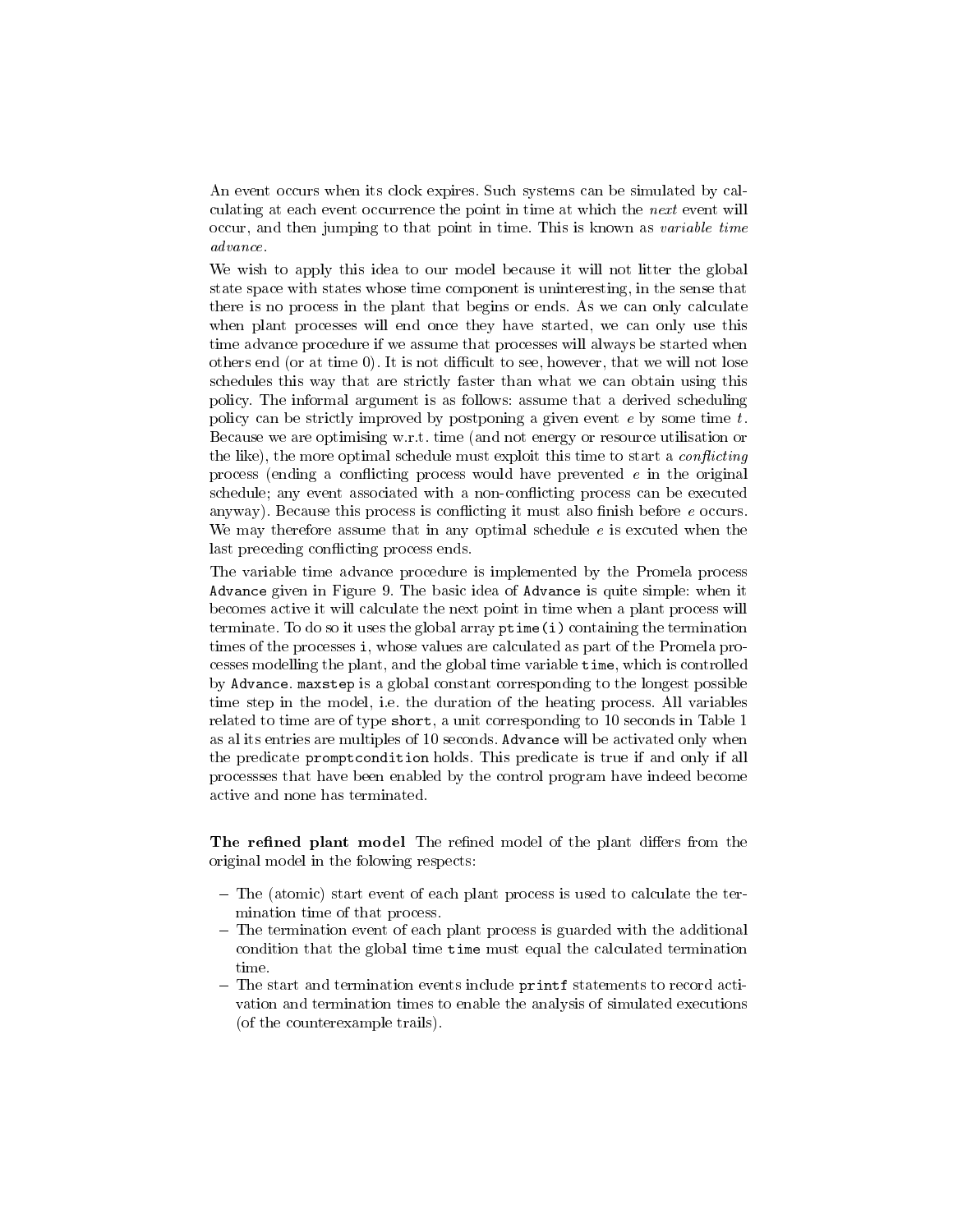```
proctype Advance()
f int i ; short minstep ;
   do
    :: atomicf(promptcondition) ->
           minstep=maxstep ; i=1 ;
           d<sub>o</sub>:: (i<13) ->
               if
                --<br>:: (px[i] && ((ptime(i)-time)<minstep)) ->
                   minstep=(ptime(i)-time)
               :: else -> skip
               f_1 :
                fi ;
               i=i+1\therefore (i==13) -> goto step
            :: (i==13) -> goto step
            od ;
           step: time=time+minstep
       \}\}
```
Fig. 9. The Promela model of the time advance process

The refined control model To allow the new model of the control program to enable any nonempty subset of the permissable plant process start events, we have split the loop of the original model of Figure 8, resulting in Figure 10. The first of the two loops scans only for termination conditions of plant processes and executes the corresponding control fragments PB0(i). The second loop subsequently scans the valid preconditions of the plant processes. The corresponding control fragments PB1(i) may or may not be executed. If not, the process number is stored in the local variable last, possibly overwriting a previous value. If the second loop is exited without any processes being active (act is false), then the process with number last is activated.

The idea to retrospectively activate the last plant process that could have been activated to prevent the plant from becoming inactive, cannot be implemented in the original, single control loop. There, plant process terminations occuring after the evaluation of the precondition corresponding to last could invalidate the precondition, rendering subsequent activation impossible.

Both loops of the new version are contained in a new outer loop that monitors the progress of time and will stop control if time exceeds maxtime. This will cause the combined plant and control model to terminate.

Finding optimal schedules Finding optimal schedules we restricted ourselves to the interesting cases involving initial plant loads of 1 through 7 batches. For our initial experiments we fixed maxtime to be  $5000$  time units  $(50,000 \text{ s})$ . For each initial load we needed two or three runs to determine the maximal number of batches for which counterexamples could be produced in a very short time (in the order of seconds real time). It turned out that all counterexamples produced contained schedules that rapidly (i.e. within 300 time units) converged to a repeating pattern with a fixed duration.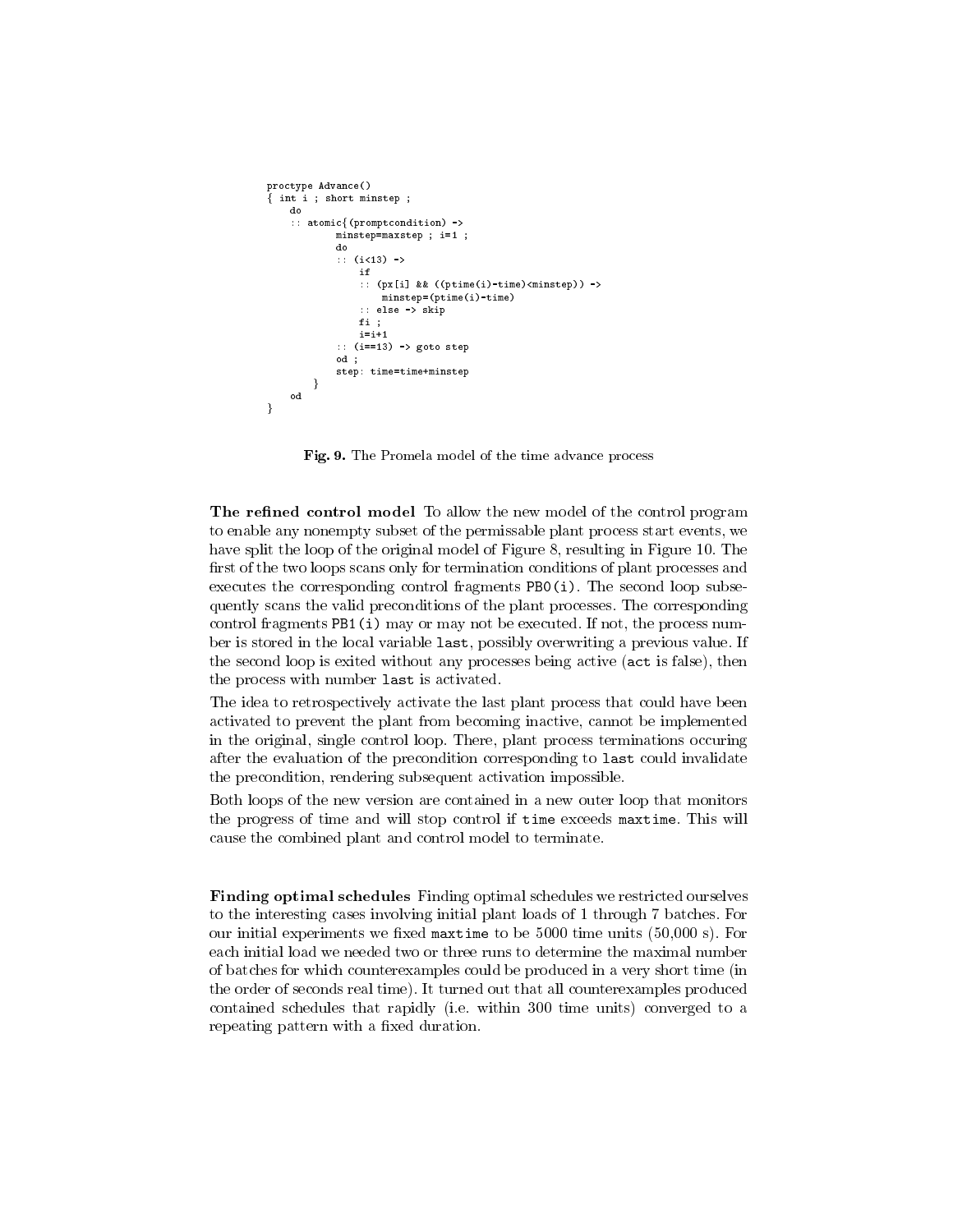The initial measurements are collected in Table 2.The interpretation of the columns is as follows:

- $=$  load: indicates the number of batches with with the plant is initialised,
- simtime: indicates the the duration (in simulated time units) of the counterexample traces,
- ${\bf -}$  batches: the number of batches produced in that trace,
- ${\rm -}$  states: the number of states visited to produce the trace,
- $=$  transitions: the number of transitions visited to produce the trace,
- convergence: the convergence time until periodic behaviour,
- { period: period time of periodic behaviour.

A first analysis of Table 2 shows the state space that needs to be searched to produce the counterexamples is very small, and could make one suspicious of the quality of the results that are obtained. Surprisingly enough, five of the measured periods turn out to be optimal schedules! For loads with 1 and 7 batches this can be readily checked by hand by moving a single batch through the plant, or the empty space for a batch (the total volume of the plant is 8 batches), respectively, and measuring the total duration of the critical branches of the path.

Initially, we thought that we had made a mistake when we measured the same period of 173 units for loads 2, 3 and 4. Closer analysis of the schedules, however, revealed that this is the result of the fact that the plant has one process that clearly dominates the time consumption during the production of batches, viz. the heating of container B5 (110 time units). Since filling B5, heating it, and emptying B5 must be part of every production cycle, the average production time of a batch must be greater or equal then  $35+110+28=173$  time units. This makes the schedules underlying the period of 173 for loads 2, 3 and 4 optimal schedules as well.

|                |      |    |      |      | load simtime batches states transitions convergence period |     |
|----------------|------|----|------|------|------------------------------------------------------------|-----|
|                | 4767 | 17 | 1185 | 1510 | 56                                                         | 294 |
| $\overline{2}$ | 4682 | 28 | 1916 | 2450 | 56                                                         | 173 |
| 3              | 4972 | 31 | 2063 | 2639 | 294                                                        | 173 |
| $\overline{4}$ | 4886 | 30 | 2031 | 2598 | 208                                                        | 173 |
| 5              | 3761 | 20 | 1449 | 1866 | 208                                                        | 197 |
| 6              | 3885 | 20 | 1567 | 2072 | 173                                                        | 195 |
|                | 4340 | 17 | 1202 | 1532 | 173                                                        | 260 |

The previous observation made us think that schedules for loads 5 and 6 could be improved upon, as they are in some sense dual to the cases for loads 2 and 3 (moving empty batch space upwards through the plant instead of batches downwards). In fact, inspection of the counterexample for load 6 clearly showed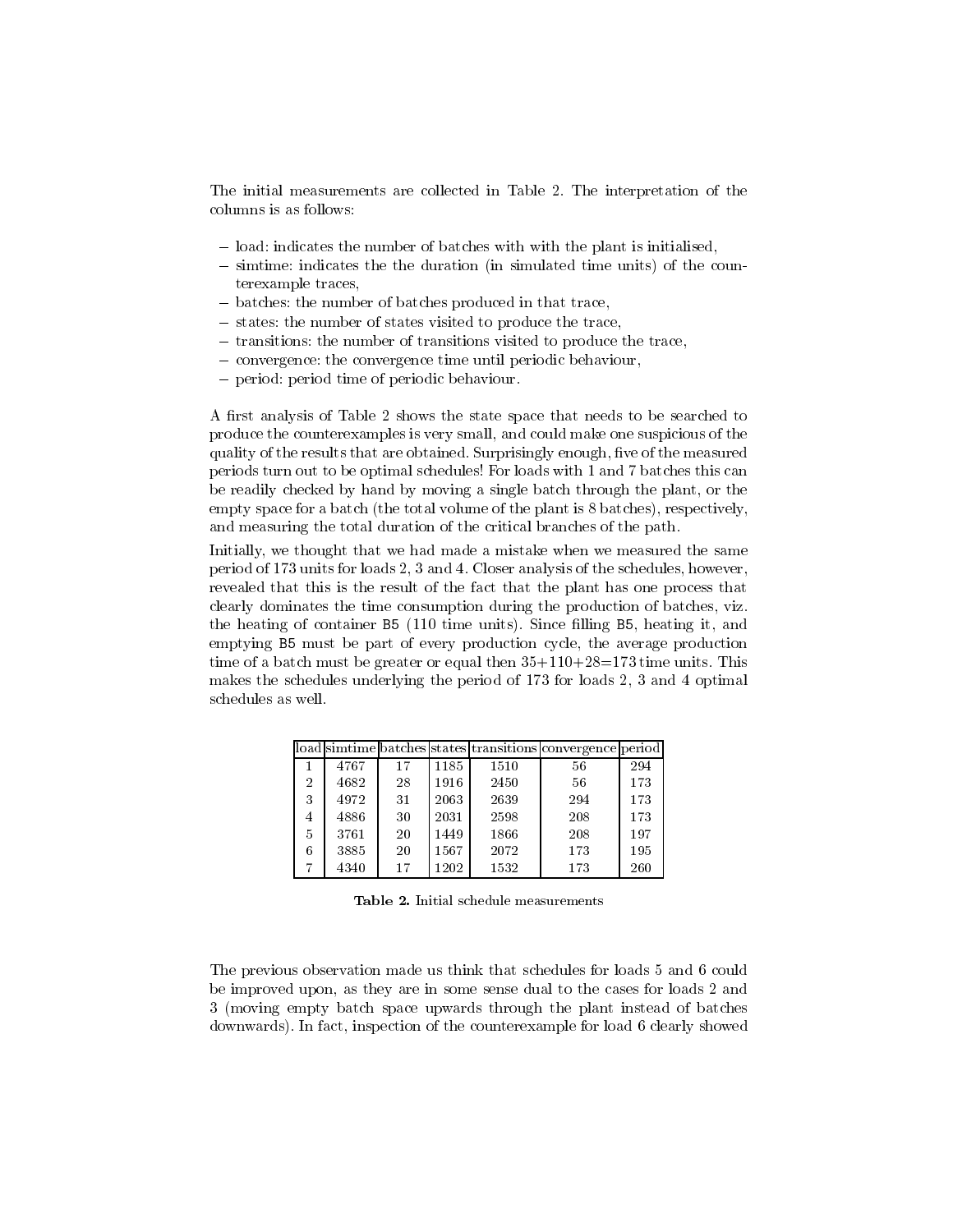```
proctype Control()
f int i,j,last ; bool precon, postcon ;
        \therefore (time<maxtime) ->
         \arctan\frac{1}{1}; j=1;
                        do<br>:: (i<15) ->
                          \cdot (iii) \cdot (iii) \cdot (iii) \cdot (iii) \cdot (iii) \cdot (iii) \cdot (iii) \cdot (iii) \cdot (iii) \cdot (iii) \cdot (iii) \cdot (iii) \cdot (iii) \cdot (iii) \cdot (iii) \cdot (iii) \cdot (iii) \cdot (iii) \cdot (iii) \cdot (iii) postcon=(result(i,j) && px[procnr(i)]) ;
if
                                  \therefore else -> skip
                                  fi ;
                                  --<br>:: (j==1) -> j=2
                                  :: (j==2) -> j=1 ; i=i+1
                          od ; \qquad \qquad \circ \qquad \qquad \qquad \qquad \qquad \qquad \qquad \qquad \qquad \qquad \qquad \qquad \qquad \qquad \qquad \qquad \qquad \qquad \qquad \qquad \qquad \qquad \qquad \qquad \qquad \qquad \qquad \qquad \qquad \qquad \qquad \qquad \qquad \qquad \qquad \qquad \qquad \qquad \qquad \qquad \qquad \qquad \qquad \qquad \qquad \qloop. The contract of the contract of the contract of the contract of the contract of the contract of the contract of the contract of the contract of the contract of the contract of the contract of the contract of the cont
                          i=1 ; j=1 ; last=1 ;
                        do<br>:: (i<15) ->
                          precon=(theta(i,j) && !px[procnr(i)]) ;
                                  --<br>:: precon -> PB1(i)
                                 :: precon -> last=i
                                  :: else -> skip
fi ;
                                  if
:: (j==1) -> j=2
:: (j==2) -> j=1 ; i=i+1
                                fi
                         :: (i==15) -> goto finish
                        od ;
                        finish:
                          --<br>:: (!act) -> PB1(last)
                         :: else -> skip
                        fi ;
                        cycle=0
         g
:: (time>=maxtime) -> goto endtime
        od ;
        endtime: skip
\}
```
 ${\bf Fig.\,10.}$  The refined model of the control process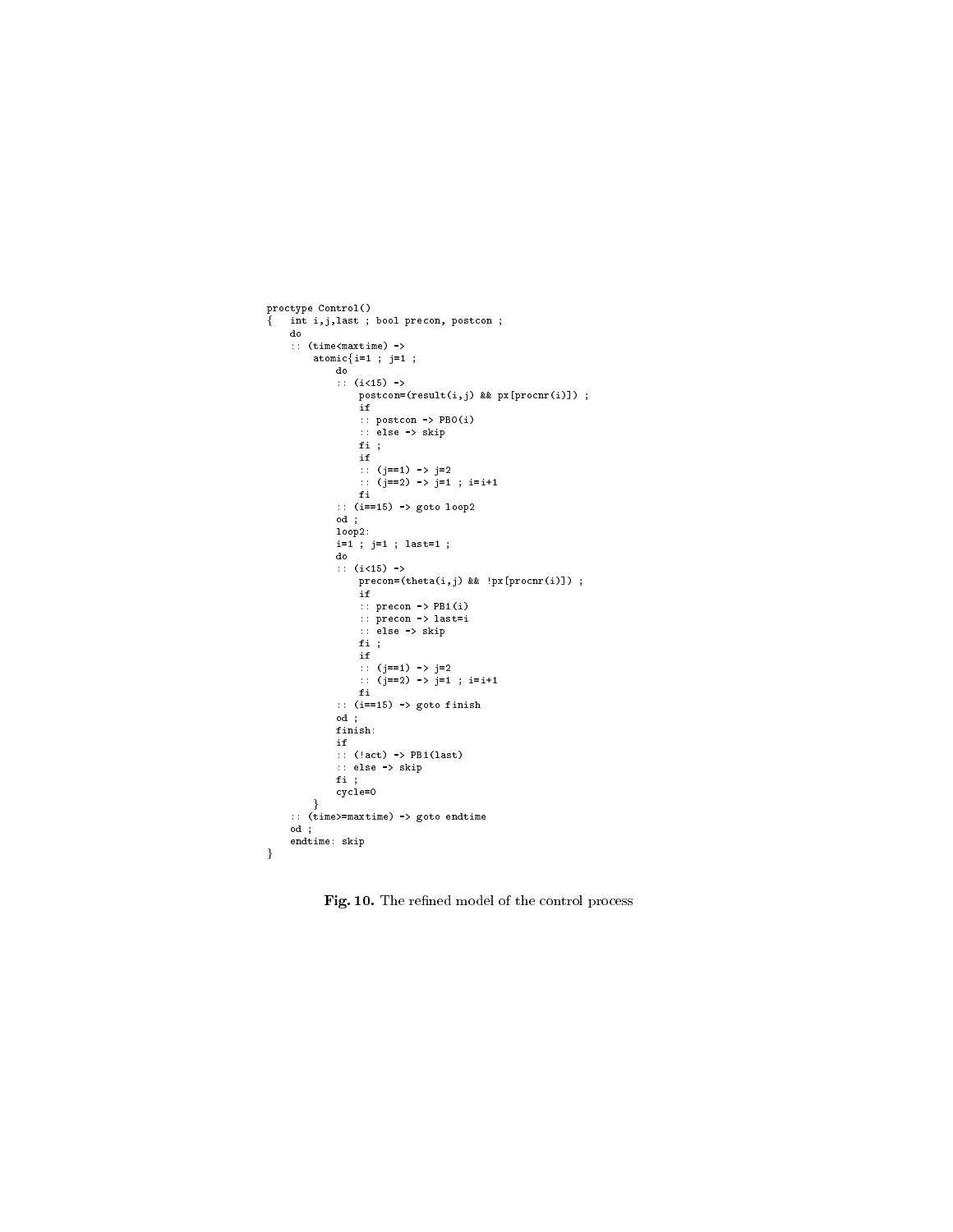that it could be improved. As increasing the number of batches immediately led to a dramatic increase of the response time for producing counterexamples, we looked for cheaper ways to get feedback more quickly. There are two dimensions that determine the state space to be explored, viz. the depth of the search tree and its branching degree. The first can be made smaller by reducing the value of maxtime, the second by exploring fewer scheduling alternatives in the control program.

For the second option we had the original control schedule of Figure 8 at our disposal. This process does not lead to a completely deterministic scheduling, because it may make a difference whether the scan cycle is executed once or more often between plant events. This is because the termination of some processes later in the scan cycle may enable the beginning of other plant processes earlier in the (next) scan cycle. The result therefore stabilises after two scan cycles. Using this much leaner search tree we did in fact find optimal schedules for loads 5 and 6, again with period 173, in a matter of seconds, see Table 3.

|  |      |    |      |      | load simtime batches states transitions convergence period |     |
|--|------|----|------|------|------------------------------------------------------------|-----|
|  | 3329 | 20 | 1380 | 1761 | 35                                                         | 173 |
|  | 3467 | 20 | 1415 | 1806 | $^{173}$                                                   | 173 |

Table 3. Measurements for loads 5 and 6 with the original control program

Also the first option, reducing the search tree by reducing maxtime, can be used with success. Reducing the simulated time to 519 time units, we could find an optimal schedule for a system load of  $6$  producing 3 batches. This option required a more extensive search, however, involving more than 4.5 million states, showing that the optimal schedule here is contained in a part of the tree explored much later than in the previous examples. We did not systematically apply this approach to the other loads.

It must be concluded that the plant can be scheduled in the overall optimal time of 1730 seconds for all loads, except for the extreme loads of 1 and 7. Because of our analysis above, these are not only time optimal but also resource optimal schedules, in the sense that the (expensive) destillation container B5 is in continuous use. From the energy perspective, probably the schedule for load 2 is optimal, as this involves the circulation, heating and cooling of the smallest volume.

# <sup>4</sup> Conclusions

In this paper we have shown how the Promela/Spin environment can be used to verify and optimize control schedules for a small-size PLC controlled batch plant. The approach in this paper relies quite heavily on the structured design of an initial control program that can be found in [12] and the analysis of formal approaches to PLCs in [11].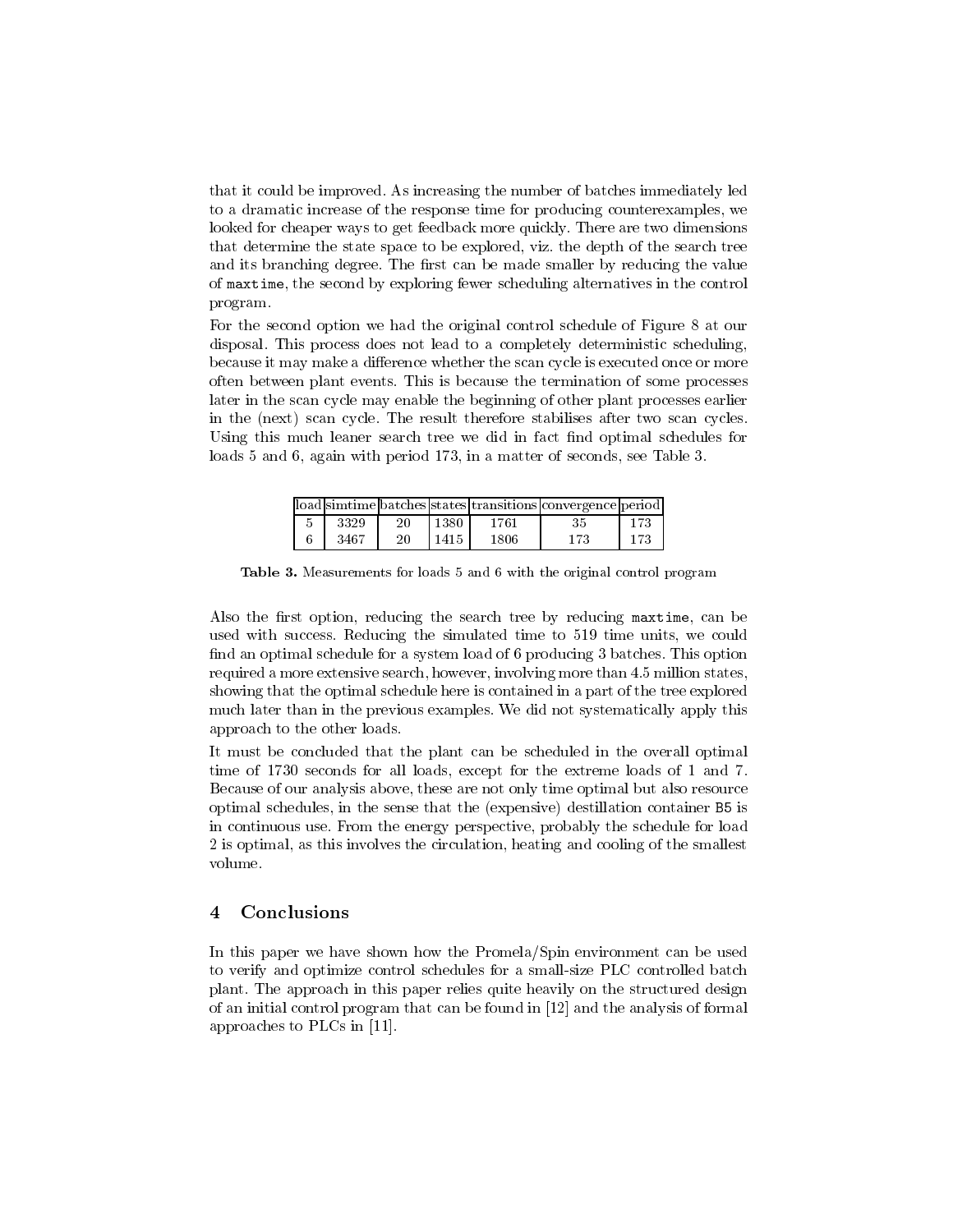It is interesting to see that we succeeded in dealing with this real-time embedded system using standard Promela/Spin. For the verification of the initial control program this was due to a property of the plant, viz. that we could assume instantaneous and immediate scanning of all state changes of the plant. This as a consequence of the tolerance of the plant processes for much slower reaction times than those realised by the PLC control. This makes us conclude that this abstraction can be used for checking non-timed correctness criteria in all process control problems that have this property.

The original task we set ourselves was just to check the correctness of the plant control in the sense that the designed program would in principle always be capable of producing more batches for any reasonable initial load. Having achieved that task we wondered how the model might be used to also look at the optimality of the schedules. As we wanted to treat this in terms of small modications of the model only, we added time in the form of an explicit time advancing process. This is very close in spirit to the real-time Promela/Spin extension DTSpin [1]. Given the particular properties of the plant, however, viz. that without loss of optimality plant processes can be assumed to start when others terminate, we could do this by only generating those points in time in which plant events could take place. From the schedules that we obtained we can conclude that in this case study this variable time advance procedure reduced the generated state space by approximately a factor of 20.

On the basis of our modified model we could find optimal schedules surprisingly quickly. This is certainly due to the particular characteristics of the given plant, with its very critical heating process. Also, we have been lucky in the sense that the optimal schedules often were found in those parts of the search tree that were explored earlier. Counterexamples were produced so quickly, in fact, that the gain of the factor of 20 by using the time advance procedure seemed immaterial. There is one exception, however, viz. searching the optimal schedule for load 6 using the refined (nondeterministic) Control process. By drastically reducing maxtime we obtained an optimal schedule while storing some 4.5 million states. Given the 132 byte state vector, in this case the reduction factor of 20 appears very useful. Although more experiments are certainly needed, we believe that variable time advance procedures can be useful for this kind of application. One way to think of them is as an explicitly programmed analogon of the notion of time regions as in timed automata  $[3]$ . Taking advantage of specific properties of systems such as ours an explicit approach can sometimes yield better results.

To apply our technique for finding optimal schedules, viz. by generating counterexamples for claims of suboptimal behaviour, in more general cases, it would be useful to be able to influence the search strategy of the model checker more directly and guide the search first into those parts of the search trees where counterexamples are likely to be found. [5] discusses how branch and bound algorithms could be used for such purposes, especially in the context of model checking for timed automata (UPPAAL [10]). Our results indicate that it can be wortwhile to investigate such guided search methods also for non-real time model checkers like Spin.